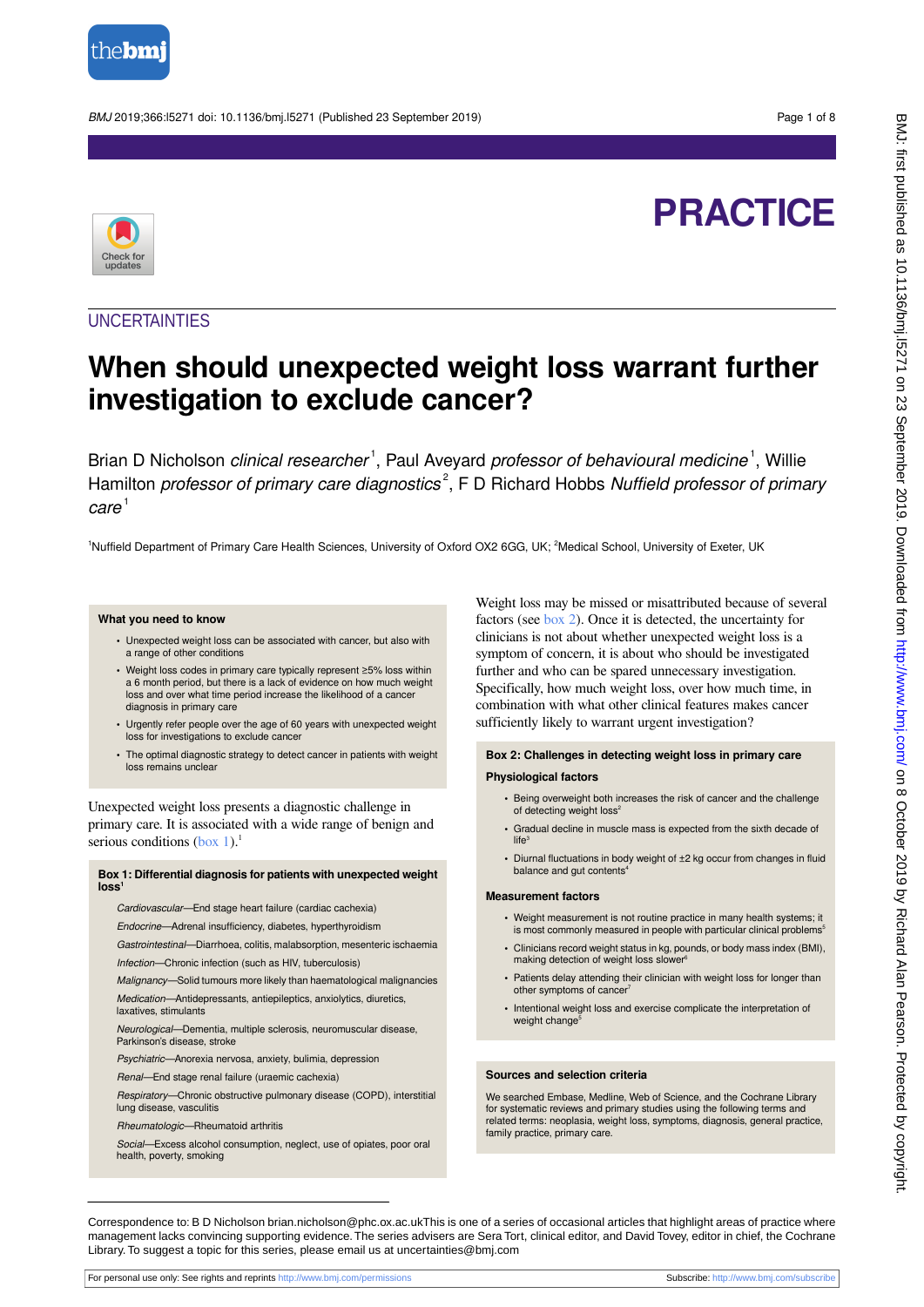# **What is the evidence of uncertainty? How much weight loss over how long?**

The degree of weight loss that best indicates underlying cancer in primary care remains poorly defined.<sup>5</sup> Almost all studies in this area are retrospective observational studies that define weight loss by means of a code entered into the electronic health record [\(table 1](#page-5-0)).<sup>5</sup> These codes are based on general practitioners' decisions that the degree of weight loss is sufficiently concerning to justify recording it. Studies have not reported associated weight measurement data, quantified how much weight loss has occurred, or established whether patient-reported weight loss is more accurate at identifying disease than clinician-measured weight loss.

The percentage loss of weight is likely to be most clinically relevant, as change relative to baseline weight is more meaningful than the absolute change.<sup>4</sup> A study of more than 50 000 weight loss codes entered into English electronic health records showed that a code for unexpected weight loss represents a mean weight loss of  $\geq$ 5% within a six month period in primary care.<sup>33</sup> Across methods of estimation, weight loss ranged from  $-5.4\%$  to  $-8.3\%$  in females and  $-4.8\%$  to  $-7.4\%$  in males, with greater weight loss being observed in elderly people. This resembles the 5-10% weight loss within 6-12-months that is most commonly cited as significant based on data from high risk populations, such as those referred or admitted to secondary care.<sup>1434-36</sup> One case-control study from a primary care database used weight measurements to define weight loss in relation to the risk of colorectal cancer diagnosis.<sup>6</sup> The odds ratio for a 5-9.9% weight loss was 1.2 (95% confidence interval 0.99 to 1.5), and for ≥10% loss it was 2.5 (2.1 to 3.0). Weight loss was defined by using the highest recorded weight in the preceding two years, meaning it could have been underestimated or overestimated.

We are much less clear how recently weight loss must have occurred to indicate the presence of cancer. Studies have investigated the diagnostic utility of weight loss occurring at any point in the past two years. It seems more plausible that weight loss in the recent past signifies the presence of cancer, though there is no evidence of this.<sup>5</sup>

### **Which cancers are associated with weight loss in primary care?**

A recent systematic review and meta-analysis (25 studies) examined the likelihood of a cancer diagnosis in adults presenting to primary care with weight loss.<sup>5</sup> More than one in 10 people aged over 60 years reporting weight loss were subsequently diagnosed with cancer; a risk of 3-7% in women and 11-14% in men.<sup>5</sup> The National Institute for Health and Care Excellence (NICE) recommends urgent investigation when the risk of cancer exceeds 3% threshold for urgent investigation suggested by.<sup>37</sup> Weight loss predicted the presence of prostate, colorectal, lung, gastro-oesophageal, pancreatic, non-Hodgkin's lymphoma, ovarian, myeloma, renal tract, and biliary tree cancers.<sup>5</sup>[Table 1](#page-5-0) describes the findings of studies included in the systematic review. Subsequently two case-control studies using UK and Swedish medical registries suggest that weight loss was associated with a diagnosis of acute and chronic leukaemia and of non-metastatic colorectal cancer.<sup>38 39</sup>

### **Weight loss in isolation or with other clinical features?**

No study in primary care has reported whether weight loss without any other symptoms predicts cancer. However, studies

show that weight loss predicts cancer even after adjusting for the presence of other symptoms.6 8 10 13 14 16-23 25-27 29-31 39 40 For example, in cohort studies, patients with weight loss are 1.6 times to 12.5 times more likely to have cancer than a patient without weight loss [\(table 1](#page-5-0)).<sup>13 14 25 27 31</sup> Weight loss is the second most powerful predictor of cancer after: rectal bleeding in colorectal cancer; haemoptysis in lung cancer, rib pain in myeloma; jaundice in pancreatic cancer; and haematuria in renal tract cancer.<sup>41</sup> It is the third most powerful predictor in non-Hodgkin's lymphoma and gastro-oesophageal cancers.<sup>41</sup>[Table 2](#page-6-0) shows the additive risk of cancer in patients with weight loss in addition to another localising clinical feature as calculated in case-control studies using primary care records data.<sup>6 10 16 17 19 22 29 30 39 40</sup>

### **Is weight loss associated only with late stage cancer?**

Weight loss can occur at any stage of cancer precipitated by biochemical, behavioural, functional, and metabolic factors ([box](#page-1-0) [3](#page-1-0)).<sup>1</sup> Only a few studies have examined weight loss in relation to cancer stage in primary care. A US case-control study found no relationship between weight loss and stage in pancreatic cancer.<sup>43</sup> A UK case-control study found no association between weight loss and stage IV prostate, colorectal, lung, and breast cancer.<sup>40</sup> Similar positive predictive values for weight loss were reported for colorectal cancer in Swedish and UK case-control studies. The former included cancer stages I-III (PPV 1.0%  $(95\% \text{ CI } 0.3 \text{ to } 3.0)$ ) and the latter included stages I-IV  $(1.2\%$  $(0.91 \text{ to } 1.6)$ ).<sup>38 44</sup>

### <span id="page-1-0"></span>**Box 3: Pre-diagnosis causes of weight loss in cancer**

- **•** Cytokine, peptide, and hormone induced anorexia and metabolic changes
- **•** Symptom distress—Depression, pain, nausea, diarrhoea, constipation, fatique
- **•** Gastrointestinal dysfunction—Altered taste, obstruction, dysmotility, fistula, malabsorption
- **•** Cancer cachexia (pre-cachexia, cachexia, refractory cachexia)—Weight loss due to progressive skeletal muscle loss (sarcopenia) with or without fat loss<sup>42</sup>

### **Is ongoing research likely to provide relevant evidence?**

We searched clinicaltrials.gov, PROSPERO, Cochrane Library, National Cancer Research Institute portfolio, Cancer Research UK, and Macmillan websites and found no ongoing trials examining strategies to investigate patients presenting with unexpected weight loss in primary care. A systematic review aims to identify the value of tools used to assess cachexia, not specifically in cancer.<sup>45</sup>

The UK National Institute of Health Research (NIHR) has funded research into weight loss as a predictor of cancer in primary care using primary care electronic health records data from the UK and US and to establish whether routine weighing is feasible in English primary care.<sup>5</sup> In many healthcare systems, this does not occur, and we need to know how acceptable and useful this would be.

Recent imaging studies have shown evidence of skeletal muscle loss (sarcopenia) suggesting cachexia in patients with non-metastatic cancer with and without weight loss.<sup>46 47</sup> Protein markers of tissue wasting are present in the blood before clinically detectable pancreatic cancer.43 48 49 These biochemical and radiological signatures of cachexia offer promise in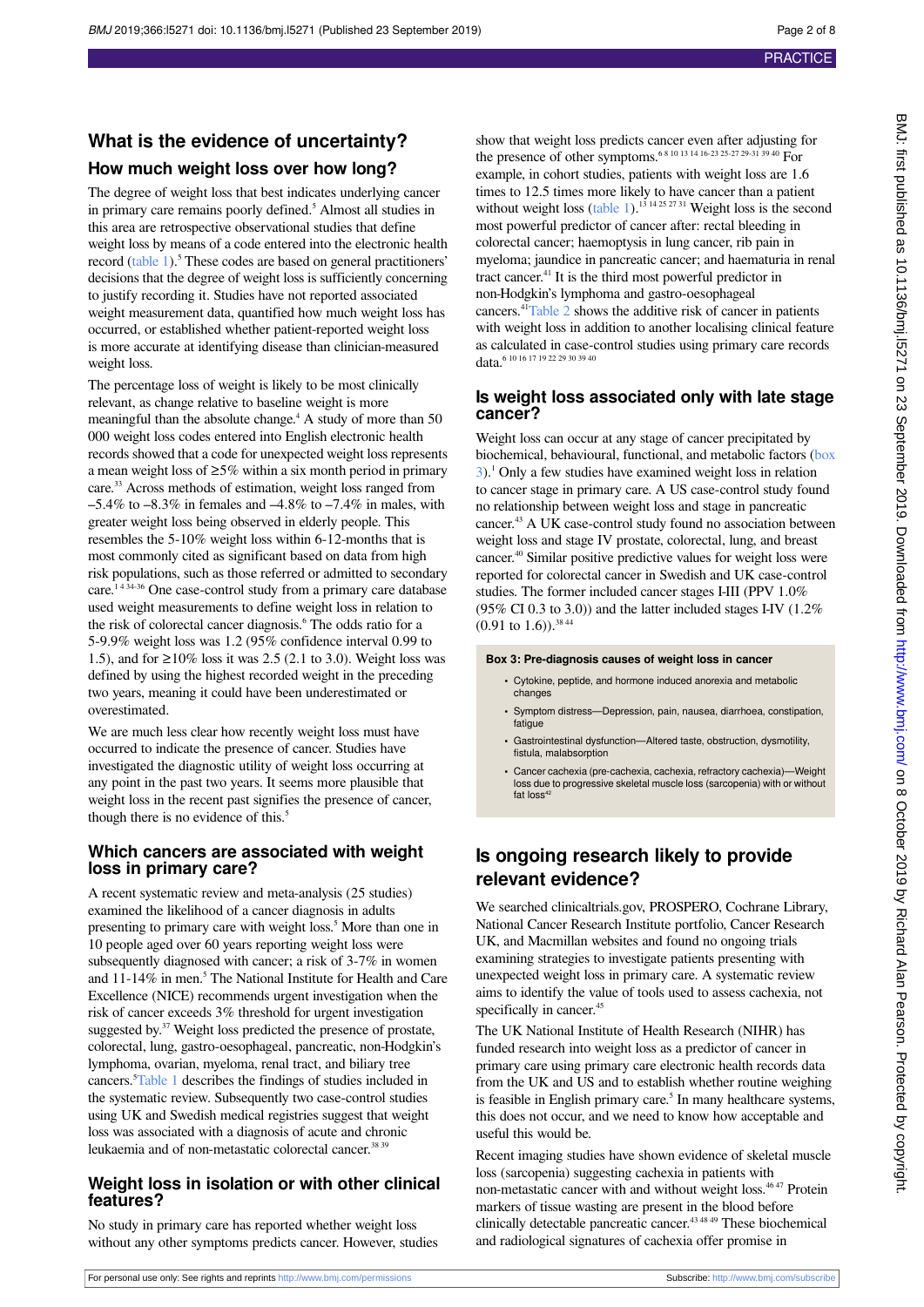detecting weight loss related to cancer, but none has been formally investigated in primary care. $50\,51$ 

The UK has introduced multidisciplinary diagnostic centres to assess people with symptoms such as weight loss but no localising symptoms. Each operates differently. Some, modelled on the Danish approach, ask GPs to conduct tests before referral, others offer a clinic appointment before investigation, and some offer imaging as an initial investigation. Emerging evidence from Scandinavia and the UK show that cancer is diagnosed in 11-21% of patients referred to multidisciplinary diagnostic centres and that serious disease is diagnosed in 22-34%.<sup>52</sup>

### **Recommendations for future research**

- **•** To investigate the feasibility and usefulness of patients being weighed routinely on every visit to primary care physicians to help detect unexpected weight loss
- **•** To investigate monitoring of biochemical and radiological signatures of cachexia to detect weight loss related to cancer
- **•** To evaluate the diagnostic yield of multidisciplinary diagnostic centres to see how their different diagnostic approaches compare

### **What should we do in the light of the uncertainty?**

It is unclear how to investigate people presenting to primary care with weight loss but no other symptoms. [Box 4](#page-3-0) describes some approaches suggested in clinical reviews, but the data are usually obtained from studies of older people hospitalised for investigation.<sup>1434-36</sup>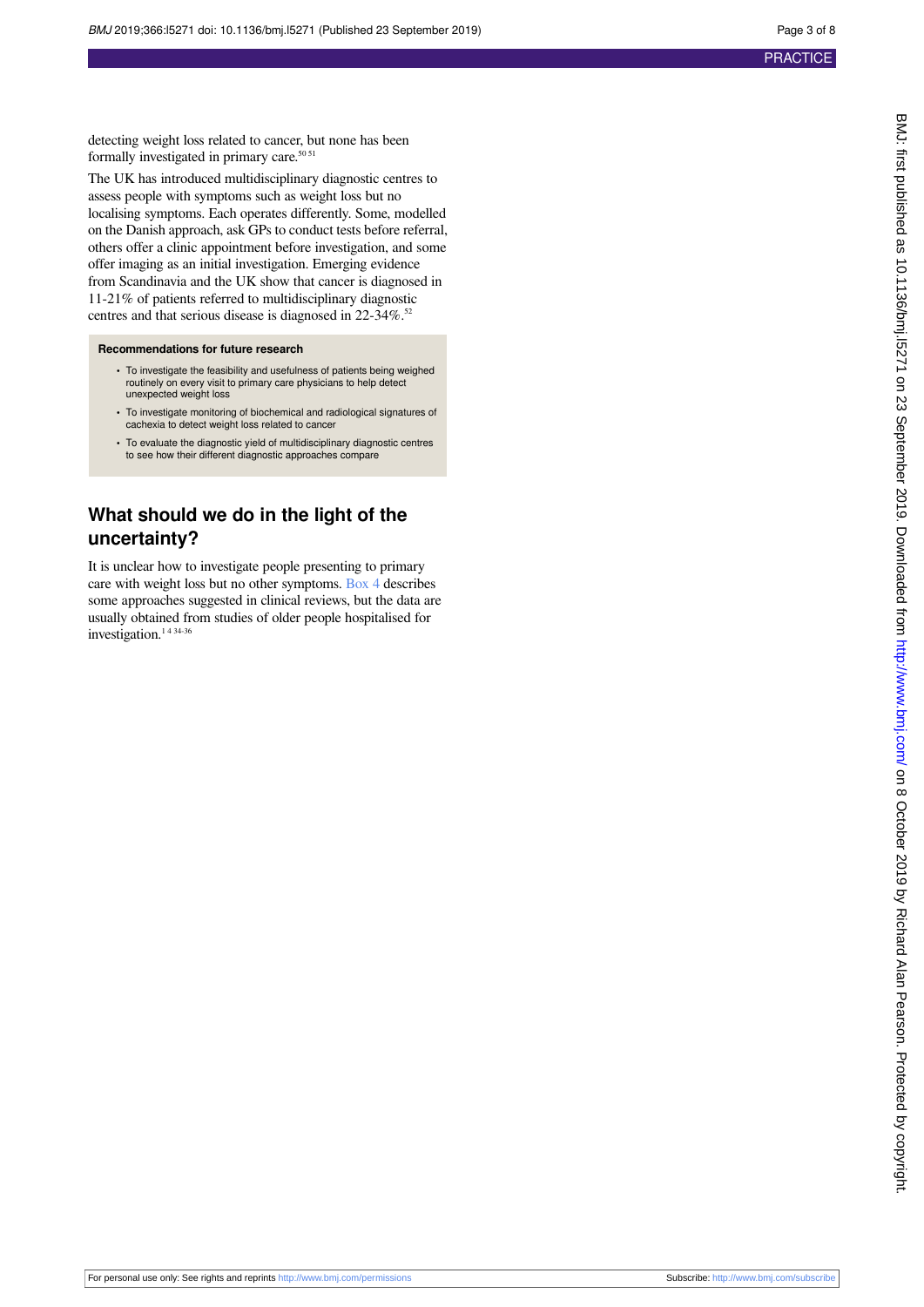### <span id="page-3-0"></span>**Box 4: Summary of approaches to investigating weight loss from clinical reviews**

### **Vanderschueren 2005<sup>4</sup>**

Population—Adults

Weight loss—>5% in 6-12 months should prompt clinical evaluation. Seek numerical verification of weight loss and confirm it is involuntary

Investigation:

Medical history and associated complaints including: tobacco/alcohol use; medications (such as diuretics, digoxin, biguanides, leflunomide, SSRIs); psychosocial factors (such as bereaved, institutionalised, mental health); dietary history; travel history; sexual risk behaviour, thorough physical examination

Baseline tests—CBC with differential, renal function, LFTs, albumin, TFTs, blood sugar, markers of inflammation, iron studies, urine analysis, faecal occult blood tests, CXR, USS of abdomen and pelvis

Additional investigations as indicated by clues obtained with the above tests

#### **Rolland 2006<sup>36</sup>**

Population—Outpatient older adults

Weight loss->5% in 6 months

Investigation—Assess for biochemical dehydration and complete SNAQ questionnaire

SNAQ negative (≥14 points)—Suspected sarcopenia: trial of resistance exercise training. Suspected malabsorption: test vitamin A or β carotene

SNAQ positive (<14 points)—Suspected cachexia: test CRP and albumin. Suspected anorexia: use "meals on wheels" mnemonic

#### **McMinn 2011<sup>35</sup>**

Population—Older adults

Weight loss-5% over 6-12 months, although smaller losses may be important in frail elderly people

Investigation:

Comprehensive history and physical exam using "meals on wheels" mnemonic and "9 Ds" of weight loss in elderly

Baseline tests—FBC, Renal function, LFTs including GGT, albumin, TFTs, CRP, ESR, glucose, LDH, CXR, urine analysis, **FOBT** 

If results are normal, 3 months of "watchful waiting" is preferable to further blind investigations

### **Gaddey 2014<sup>34</sup>**

#### Population—Older adults

Weight loss—≥5% within 6-12 months, unintentional. If no baseline weight available, evidence of change in clothing size, confirmation of weight loss by a relative or friend, and a numerical estimate of weight loss can be used

History and physical examination, in particular ask about fever, fatigue, dysphagia, oral/gum problems, dyspnoea, exertional fatigue, indigestion, abdominal pain, change in stool pattern, early satiety. Check medications and social and psychological history Assess nutritional status, such as with the Nutritional Health **Checklist** 

Baseline tests—CBC, basic metabolic panel, LFTs, TFTs, CRP, ESR, glucose, LDH, CXR, FOBT, and possibly USS of abdomen

If baseline tests are normal, close observation for 3-6 months is justified

### **Wong 2014<sup>1</sup>**

Population—Adults

Weight loss—≥5% within 6-12 months, unintentional. Use clinical judgement to guide investigation in patients with weight loss <5% or longer duration

History and physical exam covering differential diagnoses (see  $box 1)$ 

Baseline tests—CBC, LFTs, albumin, renal function, glucose, calcium, TSH, HIV, ESR, CRP, LDH, PSA, CXR

Consider abdominal USS or CT and age-appropriate screening for breast, colorectal, and cervical cancer

SSRIs = selective serotonin reuptake inhibitors. CBC = complete blood count. LFTs = liver function tests. TFTs = thyroid function tests. CXR = chest x ray. USS = ultrasound scan. CRP = C reactive protein. FBC = full blood count. GGT = gamma-glutamyl transferase. ESR =

erythrocyte sedimentation rate. LDH = lactate dehydrogenase. FOBT = faecal occult blood test. PSA = prostate-specific antigen. CT = computed tomography.

SNAQ questionnaire = Q1. My appetite is: A. V. poor, B. Poor, C. Average, D. Good, E. V. good. Q2. I feel full after eating: A. a few mouthfuls, B. 1/3 of a meal, C. >1/2 a meal, D. most of the meal, E. hardly ever. Q3. Food tastes: A. V. bad, B. Bad, C. Average, D. Good, E. V. good. Q4. Meals I normally eat each day: A. <1, B. 1, C. 2, D. 3, E. >3. (Score: A=1, B=2, C=3, D=4, E=5.)

MEALS ON WHEELS = Medication effects, Emotional problems (especially depression), Anorexia nervosa, alcoholism, Late life paranoia, Swallowing disorders, Oral factors (poorly fitting dentures, caries), No money, Wandering and other dementia related behaviours, Hyper/hypothyroidism, hyperparathyroidism, hypoadrenalism, Enteric problems, Eating problems (such as inability to feed self), Low salt, low cholesterol diet, Stones, social problems (such as isolation, poverty, mobility)

9 Ds of weight loss in elderly = Dementia, Depression, Disease (acute and chronic), Dysphagia, Dysgeusia, Diarrhoea, Drugs, Dentition, Dysfunction (functional disability), Don't know

In the UK, NICE reviewed the evidence in 2015 from studies in primary care and recommends investigating patients with weight loss and localising symptoms for cancer  $(table 3)$  $(table 3)$ .<sup>37</sup> These guidelines focus on ruling out individual cancer types rather than establishing the cause of the symptom. This could lead to multiple referrals for exclusion of specific cancers and a delay in diagnosis. Since then, evidence from the 2018 systematic review indicates that weight loss predicts cancer in patients 60 years and older sufficiently commonly to warrant investigation across cancer sites.<sup>5</sup> This supports early referral for testing focused on weight loss rather than pathways focused on individual cancer types.

### **What patients need to know**

- **•** Losing weight without trying to do so is abnormal and should prompt a visit to your doctor
- **•** Most people with unexpected weight loss do not have cancer, but cancer is possible, particularly in adults over 60 years old. Further tests in a hospital might be needed to rule out cancer
- **•** It is unclear how much weight loss, or over what time period, increases the likelihood of cancer
- **•** Report any accompanying symptoms to your doctor as these may help in reaching a diagnosis and guide appropriate investigations

#### **Education into practice**

- **•** Which clinical scenarios prompt you to measure your patient's weight?
- **•** What is your current approach to the investigation of unexpected weight loss? How would you alter this based on reading this article?

### **How patients were involved in the creation of this article**

Four patient representatives who were advisory panel members for the study related to this article reviewed earlier versions of this article. They provided comments leading to revisions to improve clarity. A patient reviewer kindly reviewed this article for *The BMJ*. He suggested emphasising the importance of weight measurement in primary care, but also cautioned about "false positives" (when a patient with weight loss is sent for specialist investigations<br>but turns out not to have cancer) which could cause unnecessary alarm to<br>the patient and family and is wasteful of resources. We have presen guidance for clinicians on identifying patients at higher risk of cancer and when to refer for investigations. We are grateful for the input from patients.

Contributors: BDN conceived and drafted the first version of the manuscript. WH, PA, and FDRH commented on multiple versions of the manuscript. All authors agreed on the final version. BDN is the guarantor.

Funding: BDN is funded as part of the National Institute for Health Research (NIHR) Doctoral Research Fellowship (DRF-2015-08-18). The views expressed are those of the authors and not necessarily those of the NHS, the NIHR, or the Department of Health. WH is co-principal investigator of the multi-institutional CanTest Research Collaborative funded by a Cancer Research UK Population Research Catalyst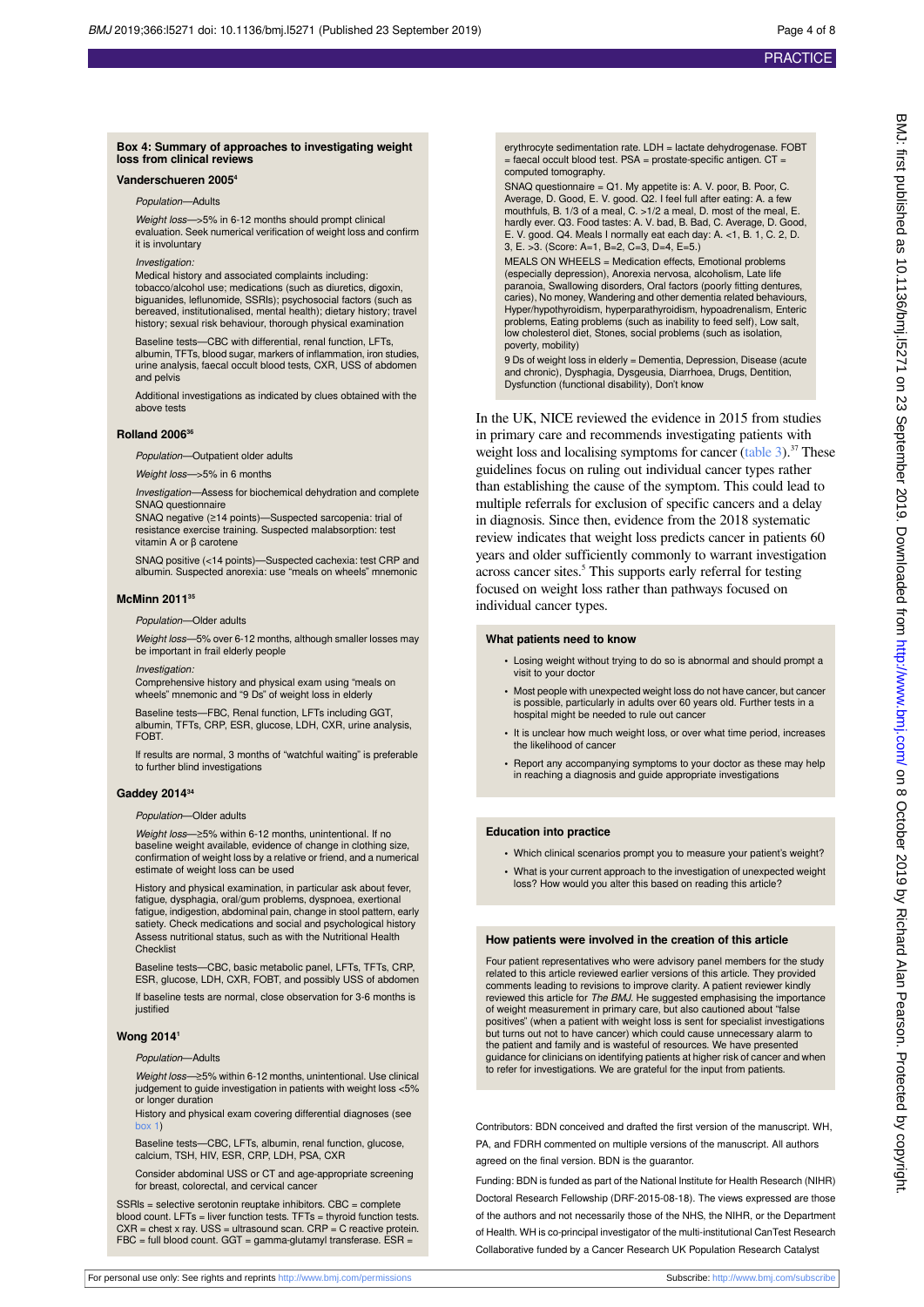award (C8640/A23385). PA is an NIHR senior investigator and funded by the NIHR Oxford Biomedical Research Centre and CLAHRC. FDRH has part funding from the NIHR School for Primary Care Research, the NIHR Collaboration for Leadership in Health Research and Care (CLARHC) Oxford, the NIHR Oxford Biomedical Research Centre (BRC,)UHT), and the NIHR Oxford Medtech and In-Vitro Diagnostics Co-operative (MIC).

Competing interests: We have read and understood the BMJ Group policy on declaration of interests and have no relevant interests to declare.

Provenance and peer review: Commissioned; externally peer reviewed.

- 1 Wong CJ. Involuntary weight loss. Med Clin North Am 2014;98:625-43. 10.1016/j.mcna.2014.01.012 24758965
- 2 Bhaskaran K, Douglas I, Forbes H, dos-Santos-Silva I, Leon DA, Smeeth L. Body-mass index and risk of 22 specific cancers: a population-based cohort study of 5·24 million UK adults. Lancet 2014;384:755-65. 10.1016/S0140-6736(14)60892-8 25129328
- 3 Wallace JI, Schwartz RS. Epidemiology of weight loss in humans with special reference to wasting in the elderly. Int J Cardiol 2002;85:15-21. 10.1016/S0167-5273(02)00246-2 12163206
- 4 Vanderschueren S, Geens E, Knockaert D, Bobbaers H. The diagnostic spectrum of unintentional weight loss. Eur J Intern Med 2005;16:160-4. 10.1016/j.ejim.2005.01.004 15967329
- 5 Nicholson BD, Hamilton W, O'Sullivan J, Aveyard P, Hobbs FR. Weight loss as a predictor of cancer in primary care: a systematic review and meta-analysis. Br J Gen Pract 2018;68:e311-22. 10.3399/bjgp18X695801 29632004
- 6 Hamilton W, Lancashire R, Sharp D, Peters TJ, Cheng K, Marshall T. The risk of colorectal cancer with symptoms at different ages and between the sexes: a case-control study. BMC Med 2009;7:17. 10.1186/1741-7015-7-17 19374736
- 7 Walter FM, Mills K, Mendonça SC, etal . Symptoms and patient factors associated with diagnostic intervals for pancreatic cancer (SYMPTOM pancreatic study): a prospective cohort study. Lancet Gastroenterol Hepatol 2016;1:298-306. 10.1016/S2468-1253(16)30079-6 28404200
- 8 Keane MG, Horsfall L, Rait G, Pereira SP. A case-control study comparing the incidence of early symptoms in pancreatic and biliary tract cancer. BMJ Open 2014;4:e005720. 10.1136/bmjopen-2014-005720 25410605
- Curless R, French J, Williams GV, James OF. Comparison of gastrointestinal symptoms in colorectal carcinoma patients and community controls with respect to age. Gut 1994;35:1267-70. 10.1136/gut.35.9.1267 7959235
- 10 Hamilton W, Round A, Sharp D, Peters TJ. Clinical features of colorectal cancer before diagnosis: a population-based case-control study. Br J Cancer 2005;93:399-405. 10.1038/sj.bjc.6602714 16106247
- 11 Hamilton W, Lancashire R, Sharp D, Peters TJ, Cheng K, Marshall T. The risk of colorectal cancer with symptoms at different ages and between the sexes: a case-control study. BMC Med 2009;7:17. 10.1186/1741-7015-7-17 19374736
- 12 Collins GS, Altman DG. Identifying patients with undetected colorectal cancer: an independent validation of QCancer (Colorectal). Br J Cancer 2012;107:260-5. 10.1038/bjc.2012.266 22699822
- 13 Hippisley-Cox J, Coupland C. Identifying patients with suspected colorectal cancer in primary care: derivation and validation of an algorithm. Br J Gen Pract 2012;62:e29-37. 10.3399/bjgp12X616346 22520670
- 14 Hippisley-Cox J, Coupland C. Identifying patients with suspected gastro-oesophageal cancer in primary care: derivation and validation of an algorithm. Br J Gen Pract 2011;61:e707-14. 10.3399/bjgp11X606609 22054334
- 15 Collins GS, Altman DG. Identifying patients with undetected gastro-oesophageal cancer in primary care: External validation of QCancer® (Gastro-Oesophageal). Eur J Cancer 2013;49:1040-8. 10.1016/j.ejca.2012.10.023 23159533
- 16 Stapley S, Peters TJ, Neal RD, Rose PW, Walter FM, Hamilton W. The risk of oesophago-gastric cancer in symptomatic patients in primary care: a large case-control study using electronic records. Br J Cancer 2013;108:25-31. 10.1038/bjc.2012.551 23257895
- 17 Hamilton W, Peters TJ, Round A, Sharp D. What are the clinical features of lung cancer before the diagnosis is made? A population based case-control study. Thorax 2005;60:1059-65. 10.1136/thx.2005.045880 16227326
- 18 Iyen-Omofoman B, Tata LJ, Baldwin DR, Smith CJP, Hubbard RB. Using socio-demographic and early clinical features in general practice to identify people with lung cancer earlier. Thorax 2013;68:451-9. 10.1136/thoraxjnl-2012-202348 23321602
- 19 Shephard EA, Neal RD, Rose P, Walter FM, Litt EJ, Hamilton WT. Quantifying the risk of multiple myeloma from symptoms reported in primary care patients: a large case-control study using electronic records. Br J Gen Pract 2015;65:e106-13. 10.3399/bjgp15X683545 25624306
- 20 Hippisley-Cox J, Coupland C. Symptoms and risk factors to identify women with suspected cancer in primary care: derivation and validation of an algorithm. Br J Gen Pract 2013;63:e11-21. 10.3399/bjgp13X660733 23336450
- 21 Hippisley-Cox J, Coupland C. Symptoms and risk factors to identify men with suspected cancer in primary care: derivation and validation of an algorithm. Br J Gen Pract 2013;63:e1-10. 10.3399/bjgp13X660724 23336443
- 22 Shephard EA, Neal RD, Rose PW, Walter FM, Hamilton WT. Quantifying the risk of non-Hodgkin lymphoma in symptomatic primary care patients aged ≥40 years: a large<br>case-control study using electronic records. *Br J Gen Pract* 2015;65:e281-8. 10.3399/bjgp15X684793 25918332
- 23 Lim AWW, Mesher D, Gentry-Maharaj A, etal . Predictive value of symptoms for ovarian cancer: comparison of symptoms reported by questionnaire, interview, and general practitioner notes. J Natl Cancer Inst 2012;104:114-24. 10.1093/jnci/djr486 22247022
- 24 Collins GS, Altman DG. Identifying women with undetected ovarian cancer: independent and external validation of QCancer(®) (Ovarian) prediction model. Eur J Cancer Care (Engl) 2013;22:423-9. 10.1111/ecc.12015 23121234
- 25 Hippisley-Cox J, Coupland C. Identifying women with suspected ovarian cancer in primary care: derivation and validation of algorithm. BMJ 2011;344:d8009. 10.1136/bmj.d8009 22217630
- 26 Holly EA, Chaliha I, Bracci PM, Gautam M. Signs and symptoms of pancreatic cancer: a population-based case-control study in the San Francisco Bay area. Clin Gastroenterol Hepatol 2004;2:510-7. 10.1016/S1542-3565(04)00171-5 15181621
- 27 Hippisley-Cox J, Coupland C. Identifying patients with suspected pancreatic cancer in primary care: derivation and validation of an algorithm. Br J Gen Pract 2012;62:e38-45. 10.3399/bjgp12X616355 22520674
- 28 Collins GS, Altman DG. Identifying patients with undetected pancreatic cancer in primary care: an independent and external validation of QCancer(®) (Pancreas). Br J Gen Pract 2013;63:e636-42. 10.3399/bjgp13X671623 23998844
- 29 Stapley S, Peters TJ, Neal RD, Rose PW, Walter FM, Hamilton W. The risk of pancreatic cancer in symptomatic patients in primary care: a large case-control study using electronic records. Br J Cancer 2012;106:1940-4. 10.1038/bjc.2012.190 22617126
- 30 Hamilton W, Sharp DJ, Peters TJ, Round AP. Clinical features of prostate cancer before diagnosis: a population-based, case-control study. Br J Gen Pract 2006;56:756-62.17007705
- 31 Hippisley-Cox J, Coupland C. Identifying patients with suspected renal tract cancer in primary care: derivation and validation of an algorithm. Br J Gen Pract 2012;62:e251-60. .<br>10.3399/bigp12X636074 22520912
- 32 Collins GS, Altman DG. Identifying patients with undetected renal tract cancer in primary care: an independent and external validation of QCancer® (Renal) prediction model. Cancer Epidemiol 2013;37:115-20. 10.1016/j.canep.2012.11.005 23280341
- 33 Nicholson BD, Aveyard P, Hamilton W, etal . The internal validation of weight and weight change coding using weight measurement data within the UK primary care Electronic Health Record. Clin Epidemiol 2019;11:145-55. 10.2147/CLEP.S189989 30774449
- 34 Gaddey HL, Holder K. Unintentional weight loss in older adults. Am Fam Physician 2014;89:718-22.24784334
- 35 McMinn J, Steel C, Bowman A. Investigation and management of unintentional weight loss in older adults. BMJ 2011;342:d1732. 10.1136/bmj.d1732 21447571
- 36 Rolland Y, Kim MJ, Gammack JK, Wilson MM, Thomas DR, Morley JE. Office management of weight loss in older persons. Am J Med 2006;119:1019-26. 10.1016/j.amjmed.2006.02.039 17145241
- 37 Hamilton W, Hajioff S, Graham J, Schmidt-Hansen M. Suspected cancer (part 2--adults): reference tables from updated NICE guidance. BMJ 2015;350:h3044. 10.1136/bmj.h3044 26104465
- 38 Ewing M, Naredi P, Zhang C, Månsson J. Identification of patients with non-metastatic colorectal cancer in primary care: a case-control study. Br J Gen Pract 2016;66:e880-6. 10.3399/bjgp16X687985 27821670
- 39 Shephard EA, Neal RD, Rose PW, Walter FM, Hamilton W. Symptoms of adult chronic and acute leukaemia before diagnosis: large primary care case-control studies using electronic records. Br J Gen Pract 2016;66:e182-8. 10.3399/bjgp16X683989 26917658
- 40 Hamilton W, Barrett J, Stapley S, Sharp D, Rose P. Clinical features of metastatic cancer in primary care: a case-control study using medical records. Br J Gen Pract 2015;65:e516-22. 10.3399/bjgp15X686077 26212847
- 41 Koo MM, Hamilton W, Walter FM, Rubin GP, Lyratzopoulos G. Symptom signatures and diagnostic timeliness in cancer patients: a review of current evidence. Neoplasia
- 2018;20:165-74. 10.1016/j.neo.2017.11.005 29253839 42 Fearon K, Strasser F, Anker SD, etal . Definition and classification of cancer cachexia: an international consensus. Lancet Oncol 2011;12:489-95. 10.1016/S1470-2045(10)70218-7 21296615
- 43 Olson SH, Xu Y, Herzog K, etal . Weight loss, diabetes, fatigue, and depression preceding pancreatic cancer. Pancreas 2016;45:986-91. 10.1097/MPA.0000000000000590 26692445
- 44 Hamilton W, Round A, Sharp D, Peters TJ. Clinical features of colorectal cancer before diagnosis: a population-based case-control study. Br J Cancer 2005;93:399-405 10.1038/sj.bjc.6602714 16106247
- 45 NIHR PROSPERO. A systematic review of the screening and assessment of cachexia, by healthcare setting. 2018. https://www.crd.york.ac.uk/prospero/display\_record.php? RecordID=87087.
- 46 Caan BJ, Cespedes Feliciano EM, Prado CM, etal . Association of muscle and adiposity measured by computed tomography with survival in patients with nonmetastatic breast cancer. JAMA Oncol 2018;4:798-804. 10.1001/jamaoncol.2018.0137 29621380
- 47 Caan BJ, Meyerhardt JA, Kroenke CH, etal . Explaining the obesity paradox: the association between body composition and colorectal cancer survival (C-SCANS Study). Cancer Epidemiol Biomarkers Prev 2017;26:1008-15.
- 10.1158/1055-9965.EPI-17-0200 28506965 48 Mayers JR, Wu C, Clish CB, etal . Elevation of circulating branched-chain amino acids is an early event in human pancreatic adenocarcinoma development. Nat Med
- 2014;20:1193-8. 10.1038/nm.3686 25261994 49 Porporato PE. Understanding cachexia as a cancer metabolism syndrome. Oncogenesis 2016;5:e200. 10.1038/oncsis.2016.3 26900952
- 50 Loumaye A, Thissen JP. Biomarkers of cancer cachexia. Clin Biochem 2017;50:1281-8. 10.1016/j.clinbiochem.2017.07.011 28739222
- 51 Roxburgh CS, McMillan DC. Cancer and systemic inflammation: treat the tumour and treat the host. Br J Cancer 2014;110:1409-12. 10.1038/bjc.2014.90 24548867
- Forster AS, Renzi C, Lyratzopoulos G. Diagnosing cancer in patients with 'non-alarm' mptoms: Learning from diagnostic care innovations in Denmark. Cancer Epidemiol 2018;54:101-3. 10.1016/j.canep.2018.03.011 29702426

Published by the BMJ Publishing Group Limited. For permission to use (where not already granted under a licence) please go to [http://group.bmj.com/group/rights-licensing/](http://group.bmj.com/group/rights-licensing/permissions) [permissions](http://group.bmj.com/group/rights-licensing/permissions)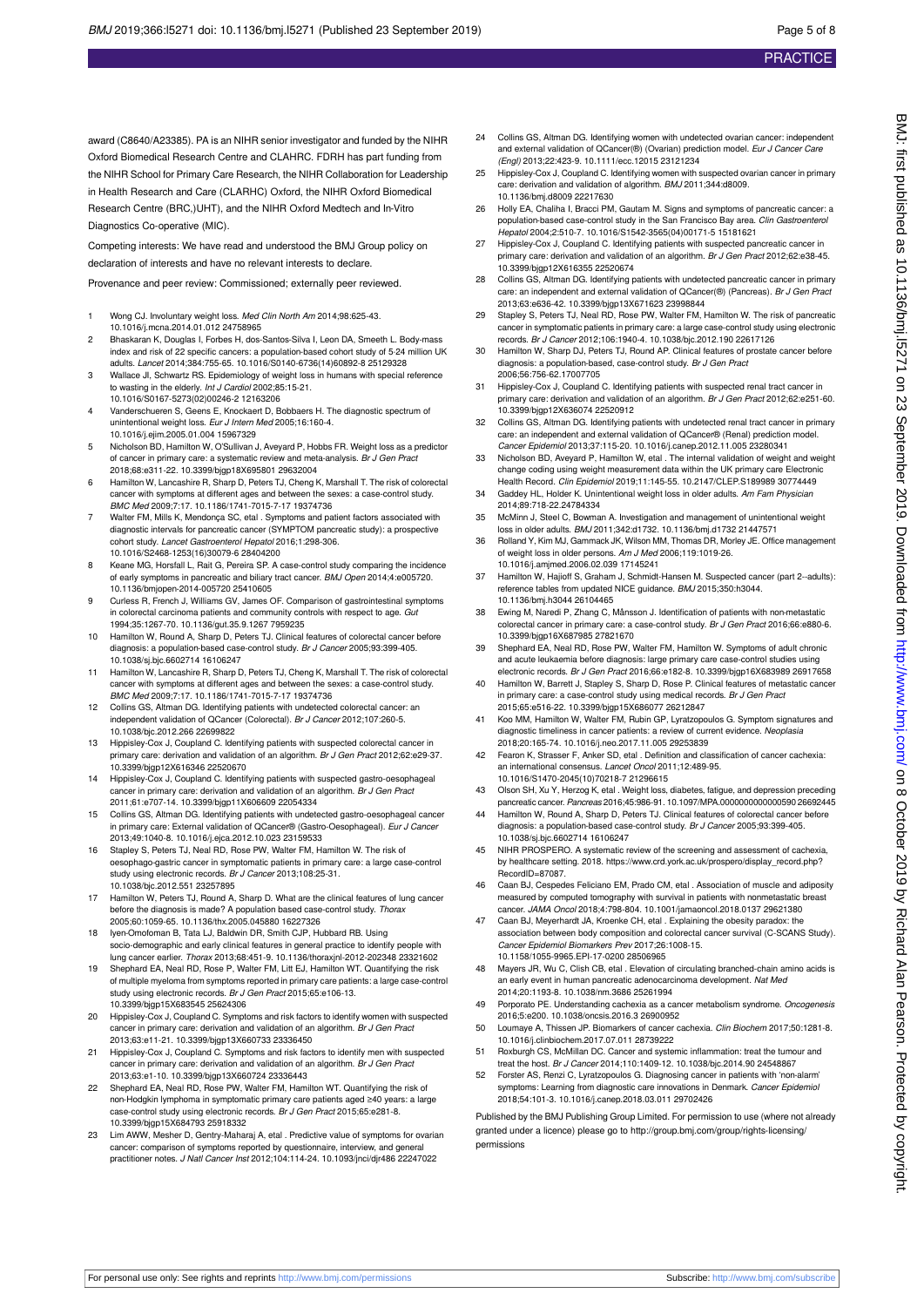## **Tables**

<span id="page-5-0"></span>

| <code>Table 1]</code> Studies included in systematic review by Nicholson 2018 $^{\rm 5}$ of association between weight loss and cancer in primary care |  |
|--------------------------------------------------------------------------------------------------------------------------------------------------------|--|
|                                                                                                                                                        |  |
|                                                                                                                                                        |  |
|                                                                                                                                                        |  |
|                                                                                                                                                        |  |

| <b>Study and design</b>                         | How weight loss<br>defined | Data source      | Sample size | Age (years)        | Male $(\%)$ | <b>Positive likelihood</b><br>ratio (95% CI)* | <b>QUADAS</b><br>quality score |
|-------------------------------------------------|----------------------------|------------------|-------------|--------------------|-------------|-----------------------------------------------|--------------------------------|
| <b>Biliary tree cancer</b>                      |                            |                  |             |                    |             |                                               |                                |
| Keane 2014 <sup>8</sup> ; Ret C-C               | Code                       | UK EHR           | 18 0 21     | Mean 72 (SD<br>12) | 47.1        | 3.2 (2.4 to 4.2)                              | 6/7                            |
| <b>Colorectal cancer</b>                        |                            |                  |             |                    |             |                                               |                                |
| Curless 1994 <sup>9</sup> ; Ret C-C             | Pt report                  | UK questionnaire | 546         | 25-93              | 56          | 5.9 (5 to 6.9)                                | 4/7                            |
| Hamilton 2005 <sup>10</sup> ; Ret C-C           | Any entry                  | UK paper and EHR | 2 0 9 3     | >40                | 50.7        | 5.1 $(4.2 \text{ to } 6.3)$                   | 6/7                            |
| Hamilton 2009 <sup>11</sup> ; Ret C-C           | Measured                   | UK EHR           | 43 791      | >30                | <b>NR</b>   | 2.6 (2.4 to 2.8)                              | 6/7                            |
| Collins 2012 <sup>12</sup> ; Ret Chrt           | Code                       | UK EHR           | 2 135 540   | 30-84              | 49.6        | 4.4 (3.8 to 5)                                | 7/7                            |
| Hippisley-Cox 2012 <sup>13</sup> ; Ret Chrt     | Code                       | UK EHR           | 1 235 547   | 30-84              | 50.2        | $3.6$ (3 to 4.4)                              | 6/7                            |
| Gastro-oesophageal cancer                       |                            |                  |             |                    |             |                                               |                                |
| Hippisley-Cox 2011 <sup>14</sup> ; Ret Chrt     | Code                       | UK EHR           | 963 040     | 30-84              | 50.2        | 8.5 (7 to 10.2)                               | 6/7                            |
| Collins 2013 <sup>15</sup> ; Ret Chrt           | Code                       | UK EHR           | 2 140 194   | $30 - 84$          | 49.6        | 9.4 (8.2 to 10.7)                             | 7/7                            |
| Stapley 2013 <sup>16</sup> ; Ret C-C            | Code                       | UK EHR           | 40 348      | $\geq 40$          | 64.2        | 9.8 (9.1 to 10.6)                             | 6/7                            |
| Lung cancer                                     |                            |                  |             |                    |             |                                               |                                |
| Hamilton 2005 <sup>17</sup> ; Ret C-C           | Any entry                  | UK paper and EHR | 1 4 8 2     | $>40$              | 68.8        | 6.2 (4.9 to 7.9)                              | 6/7                            |
| Iyen-Omofoman 2013 <sup>18</sup> ; Ret<br>$C-C$ | Code                       | UK EHR           | 132 805     | >40                | 49.1        | $4.5(4.1 \text{ to } 5.1)$                    | 6/7                            |
| Myeloma                                         |                            |                  |             |                    |             |                                               |                                |
| Shephard 2015 <sup>19</sup> ; Ret C-C           | Code                       | UK EHR           | 14 860      | $\geq 40$          | 52.5        | 5.6 (4.6 to 6.8)                              | 6/7                            |
| <b>Multiple cancers</b>                         |                            |                  |             |                    |             |                                               |                                |
| Hippisley-Cox 2013 <sup>20</sup> ; Ret Chrt     | Code                       | UK EHR           | 667 603     | 25-89              | 0           | $3.5$ (3.2 to $3.8$ )                         | 7/7                            |
| Hippisley-Cox 2013 <sup>21</sup> ; Ret Chrt     | Code                       | UK EHR           | 679 174     | 25-89              | 100         | 6.8 (6.3 to 7.4)                              | 7/7                            |
| Non-Hodgkin's lymphoma                          |                            |                  |             |                    |             |                                               |                                |
| Shephard 2015 <sup>22</sup> ; Ret C-C           | Code                       | UK EHR           | 23 830      | $\geq 40$          | 51.3        | 6.4 (5.5 to 7.4)                              | 6/7                            |
| Ovarian cancer                                  |                            |                  |             |                    |             |                                               |                                |
| Lim 2012 <sup>23</sup> ; Ret C-C                | Code                       | UK GP records    | 398         | 50-78              | 0           | 3.3 (1.4 to 7.9)                              | 3/7                            |
| Collins 2013 <sup>24</sup> ; Ret Chrt           | Code                       | UK EHR           | 1 054 818   | $30 - 84$          | 0           | 3.3 (2.4 to 4.7)                              | 7/7                            |
| Hippisley-Cox 2012 <sup>25</sup> ; Ret Chrt     | Code                       | UK EHR           | 472 114     | 30-84              | 0           | $3.7(2.5 \text{ to } 5.7)$                    | 6/7                            |
| Pancreatic cancer                               |                            |                  |             |                    |             |                                               |                                |
| Holly 2004 <sup>26</sup> ; Ret C-C              | Pt report.                 | US questionnaire | 300         | 21-85              | 54          | 8.4 (6.2 to 11.3)                             | 3/7                            |
| Hippisley-Cox 2012 <sup>27</sup> ; Ret C-C      | Code                       | UK EHR           | 971 706     | $30 - 84$          | 50.2        | 8.1 (6.3 to 10.4)                             | 6/7                            |
| Collins 2013 <sup>28</sup> ; Ret Chrt           | Code                       | UK EHR           | 2 135 962   | 30-84              | 49.6        | $9.7(7.8 \text{ to } 12.1)$                   | 7/7                            |
| Keane 2014 <sup>8</sup> ; Ret C-C               | Code                       | UK EHR           | 19 982      | Mean 71 (SD<br>11) | 47.1        | 6 (5.4 to 6.7)                                | 6/7                            |
| Stapley 2012 <sup>29</sup> ; Ret C-C            | Code                       | UK EHR           | 20 094      | $\geq 40$          | 48.0        | 15.2 (13.7 to 16.9)                           | 6/7                            |
| Prostate cancer                                 |                            |                  |             |                    |             |                                               |                                |
| Hamilton 2005 <sup>30</sup> ; Ret C-C           | Any entry                  | UK paper and EHR | 1 2 9 7     | >40                | 100         | 11.4 (8.6 to 15.1)                            | 6/7                            |
| Renal tract cancer                              |                            |                  |             |                    |             |                                               |                                |
| Hippisley-Cox 2012 <sup>31</sup> ; Ret Chrt     | Code                       | UK EHR           | 967 681     | $30 - 84$          | 50          | 2.4 (1.8 to 3.4)                              | 6/7                            |
| Collins 2013 <sup>32</sup> ; Ret Chrt           | Code                       | UK EHR           | 1 081 778   | 30-84              | 49.6        | $2.4$ (1.5 to 3.6)                            | 7/7                            |

\* Positive likelihood ratio is how many times more likely is a patient with weight loss to be diagnosed with cancer compared with somebody without weight loss. Ret = retrospective, C-C = case-control, Chrt = cohort, EHR = electronic health records.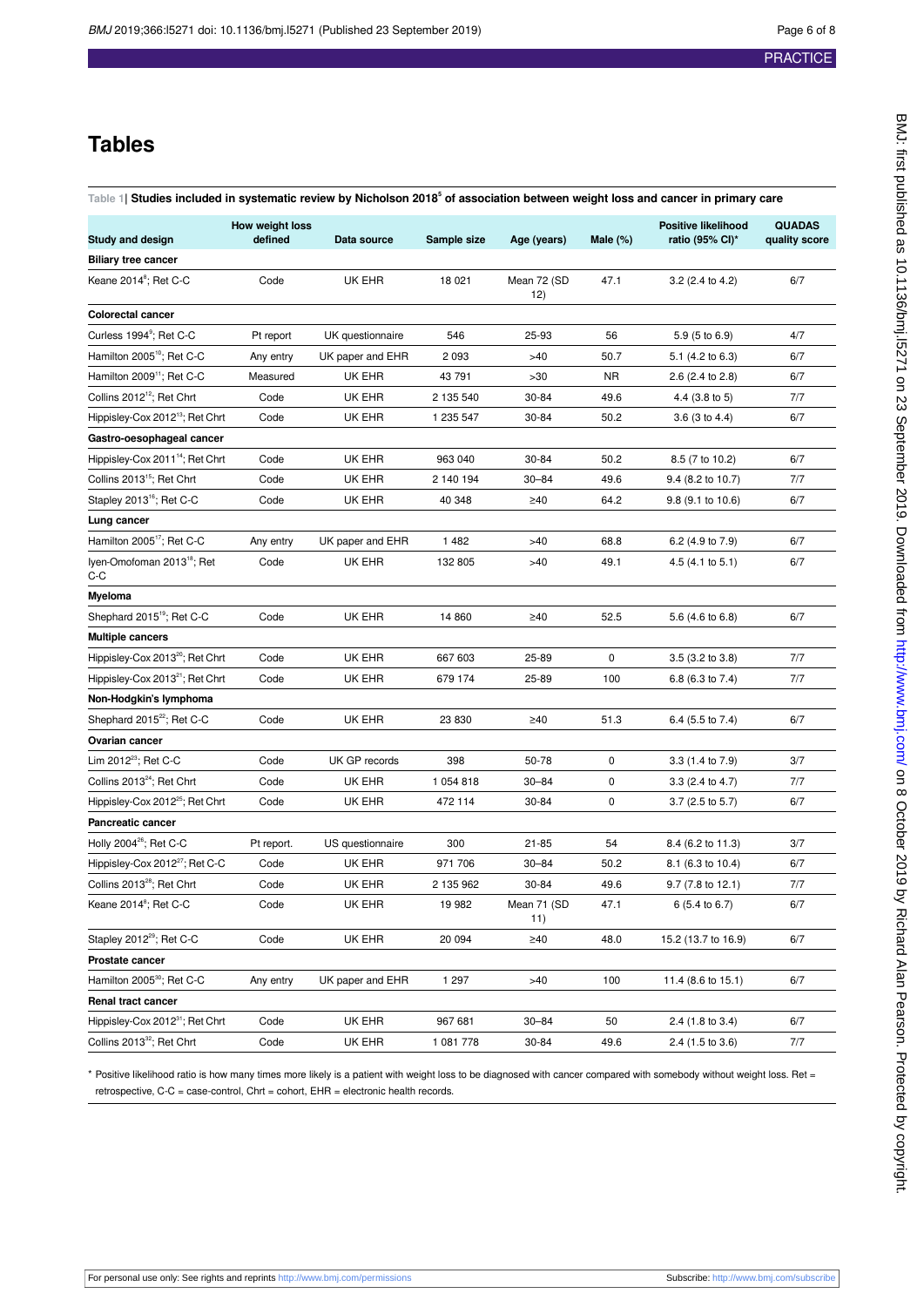### <span id="page-6-0"></span>**Table 2| Clinical features associated with ≥3% risk of cancer when patients also complain of weight loss**

|                           |       | Positive predictive value (%)                                            |      |  |
|---------------------------|-------|--------------------------------------------------------------------------|------|--|
| <b>Clinical feature</b>   |       | Patients' age (years) Of clinical feature alone Of feature + weight loss |      |  |
| Pancreatic cancer         |       |                                                                          |      |  |
| Jaundice                  | >60   | 22.0                                                                     | 31.6 |  |
| <b>Prostate cancer</b>    |       |                                                                          |      |  |
| Nocturia                  | >40   | 2.2                                                                      | 12   |  |
| Benign rectal exam        | >40   | 2.4                                                                      | 9.4  |  |
| Non-Hodgkin's lymphoma    |       |                                                                          |      |  |
| Lymphadenopathy           | >60   | 13                                                                       | >10  |  |
| Raised gamma globulin     | >60   | 0.2                                                                      | 3.5  |  |
| Lung cancer               |       |                                                                          |      |  |
| Haemoptysis               | >40   | 4.8                                                                      | 9.2  |  |
| Thrombocytosis            | >40   | 1.6                                                                      | 6.1  |  |
| Gastro-oesophageal cancer |       |                                                                          |      |  |
| Dysphagia                 | >55   | 4.8                                                                      | 9.2  |  |
| Epigastric pain           | >55   | 0.9                                                                      | 4.2  |  |
| Gastro-oesophageal reflux | >55   | 0.6                                                                      | 3.1  |  |
| <b>Colorectal cancer</b>  |       |                                                                          |      |  |
| Abnormal rectal exam      | >40   | 1.5                                                                      | 7.4  |  |
| Abdominal tenderness      | $>40$ | 1.1                                                                      | 6.4  |  |
| Haemoglobin <10           | >40   | 2.3                                                                      | 4.7  |  |
| Rectal bleeding           | >40   | 2.4                                                                      | 4.7  |  |
| Abdominal pain            | >40   | 1.1                                                                      | 3.4  |  |
| Diarrhoea                 | $>40$ | 0.9                                                                      | 3.1  |  |
| Constipation              | >40   | 0.4                                                                      | 3.0  |  |